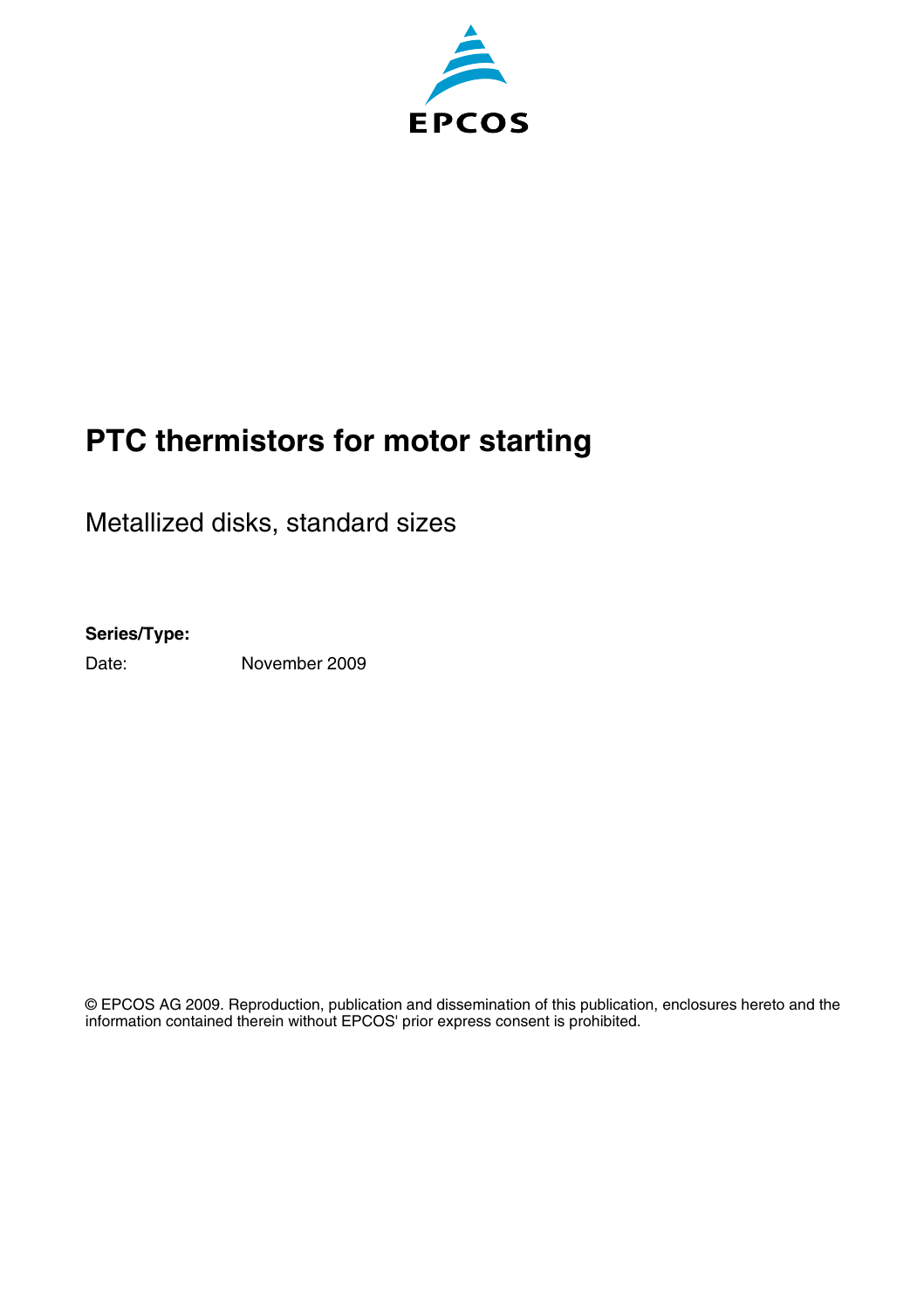

#### **Standard sizes**

#### **Applications**

- $\blacksquare$  Time delay in turning off the auxiliary winding of single-phase AC motors (e.g. refrigerator compressors)
- Type A314 suitable for air conditioning systems

## **Features**

- Metallization: CrNi (sputtered) + Ag (screen-printed), except A314 (screen-printed Ag)
- $\blacksquare$  Excellent long-term reliability
- $\blacksquare$  Suitable for clamp contacting
- UL approval to UL 1434 (file number E69802)
- VDE approval (license number 87406 E), except A524 and A314
- CSA approval for A506 (certificate No. 1109600)
- RoHS-compatible

#### **Options**

Other dimensions and ratings on request

#### **Delivery mode**

**Bulk** 

#### **Dimensional drawing**





#### **Dimensions (mm)**

| Type                  | W                 | th             |
|-----------------------|-------------------|----------------|
| $V_B = 120 V_{RMS}$   |                   |                |
| A506                  | $17.5 \pm 0.5$    | $2.5 \pm 0.2$  |
| $V_B$ = 230 $V_{BMS}$ |                   |                |
| A <sub>192</sub>      | $19.5 \pm 0.5$    | $2.5 + 0.2$    |
| A <sub>196</sub>      | $19.5 + 0.5$      | $3.2 + 0.2$    |
| A <sub>197</sub>      | $19.5 + 0.5$      | $3.2 \pm 0.2$  |
| A314                  | $20.0 + 0.2/-0.8$ | $5.0 \pm 0.25$ |
| A501                  | $19.5 + 0.5$      | $2.5 \pm 0.2$  |
| A524                  | $19.5 + 0.5$      | $2.5 + 0.2$    |
| A544                  | $17.5 \pm 0.5$    | $2.5 \pm 0.2$  |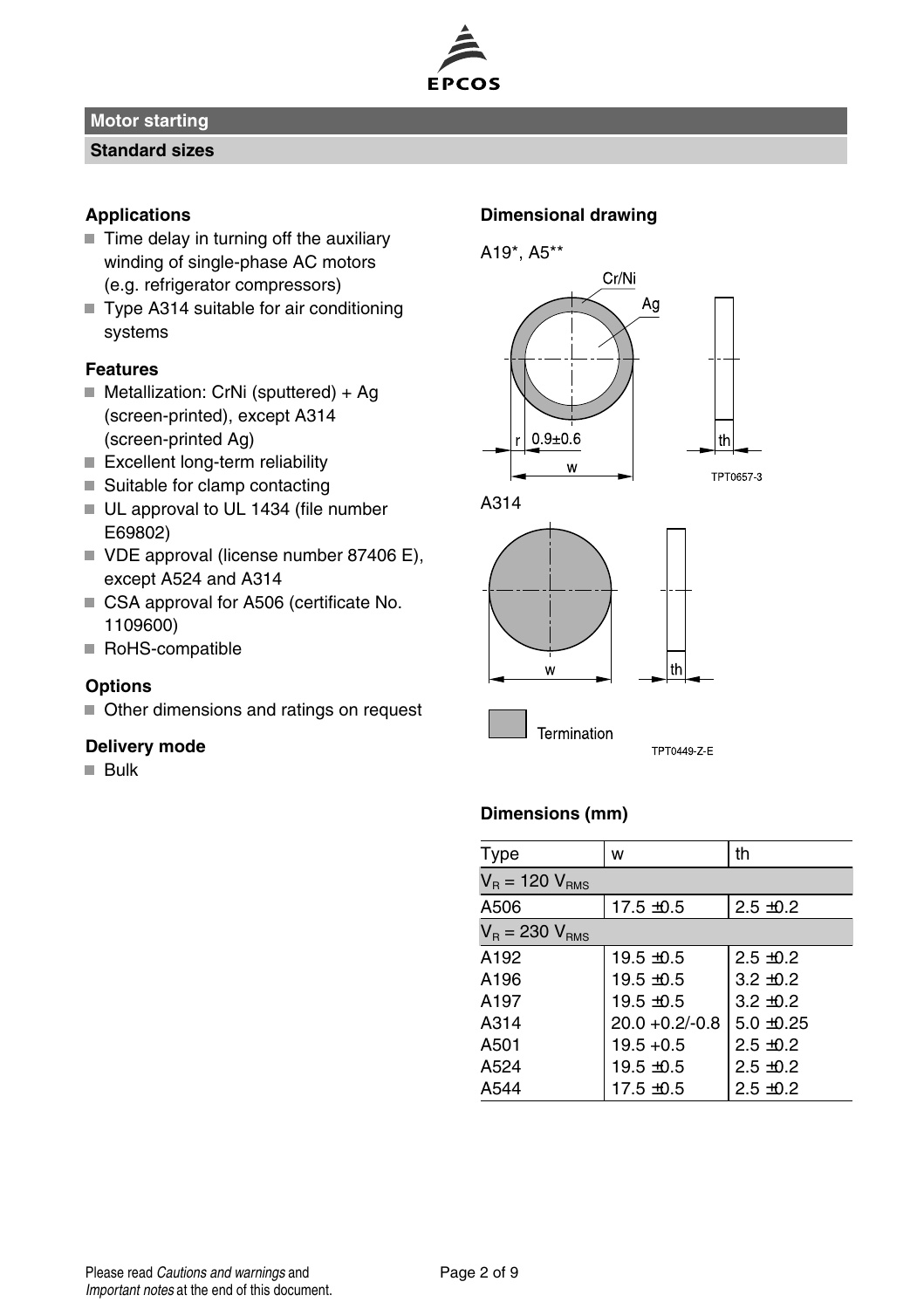

**Standard sizes**

#### **General technical data**

| Switching cycles            |                      | N    | >100000  |         |
|-----------------------------|----------------------|------|----------|---------|
| Operating temperature range | $(V = 0)$            | ' op | $+5/+80$ | $\circ$ |
| Operating temperature range | $V = V_{\text{max}}$ | l op | $+5/+80$ | $\circ$ |

#### **Electrical specifications and ordering codes**

| Type                  | $I_{\text{max}}$ | $V_{\text{max}}$ | $T_{ref}$ | $t_{\rm s}$ <sup>1)</sup> | $V_{BD}^2$ | $R_B \pm \Delta R_B$          | Ordering code   |
|-----------------------|------------------|------------------|-----------|---------------------------|------------|-------------------------------|-----------------|
|                       |                  |                  | (typ.)    |                           |            | $(V_{\text{PTC}} \leq 2.5 V)$ |                 |
|                       | A                | v                | °C        | s                         | v          | Ω                             |                 |
| $V_B$ = 120 $V_{BMS}$ |                  |                  |           |                           |            |                               |                 |
| A506                  | 12               | 180              | 120       | 0.45                      | > 360      | 4.7 $\pm 20\%$                | B59506A0120A020 |
| $V_B = 230 V_{BMS}$   |                  |                  |           |                           |            |                               |                 |
| A501                  | 6                | 355              | 135       | 0.45                      | >700       | $33 + 20%$                    | B59501A0135A020 |
| A524                  | 7                | 300              | 135       | 0.55                      | >600       | $22 + 20%$                    | B59524A0135A020 |
| A544                  | 8                | 320              | 120       | 0.35                      | >650       | 20 ± 20%                      | B59544A0120A020 |
| A192                  | 8                | 325              | 120       | 0.35                      | >650       | $22 + 20%$                    | B59192A0120B020 |
| A196                  | 8                | 350              | 120       | 0.50                      | > 700      | 15 $\pm$ 30%                  | B59196A0120A020 |
| A197                  | 9                | 350              | 120       | 0.30                      | > 700      | $33 + 30%$                    | B59197A0120B020 |
| A314                  | 9                | 400              | 120       | 0.35                      | > 800      | 38 ± 30%                      | B59314A0120B010 |

**Note:** Type A314 suitable for air conditioning systems.

2) PTC clamped between points.

<sup>1)</sup> Measured at  $V = V_{max}$  and  $I = 0.8 \cdot I_{max}$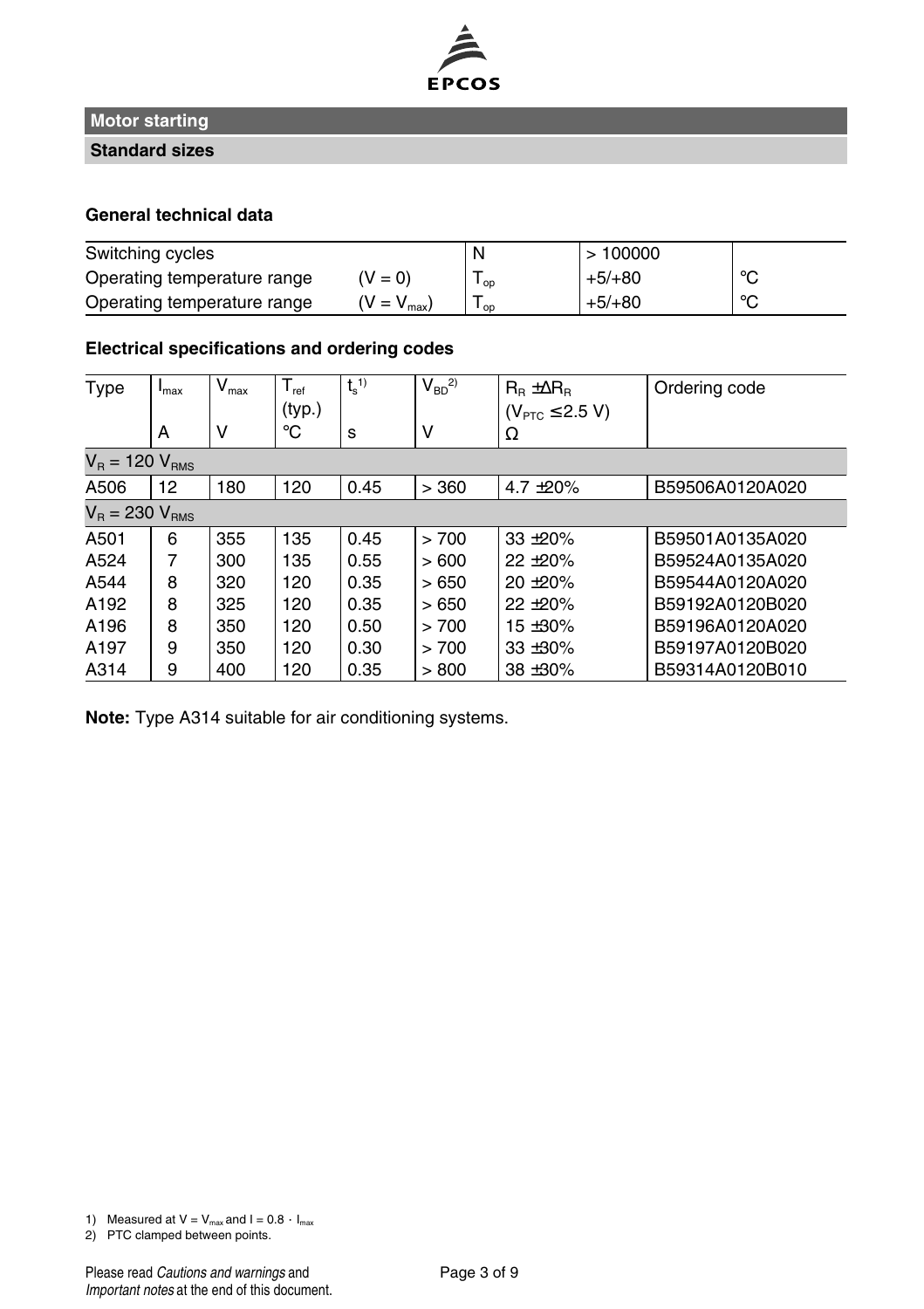

**Standard sizes**

## **Reliability data**

| Test <sup>1</sup>     | Standard    | <b>Test conditions</b>                                                         | $ \Delta R_{25}/R_{25} $ |
|-----------------------|-------------|--------------------------------------------------------------------------------|--------------------------|
| Electrical endurance, | IEC 60738-1 | Room temperature, $V_{\text{max}}$ ; $I_{\text{max}}$                          | < 25%                    |
| cycling               |             | Number of cycles: 500 000                                                      |                          |
| Electrical endurance, | IEC 60738-1 | Storage at $V_{max}/T_{op,max}$ ( $V_{max}$ )                                  | < 25%                    |
| constant              |             | Test duration: 1000 h                                                          |                          |
| Damp heat             | IEC 60738-1 | Temperature of air: 40 $\degree$ C                                             | < 20%                    |
|                       |             | Relative humidity of air: 93%                                                  |                          |
|                       |             | Duration: 56 days                                                              |                          |
|                       |             | Test according to IEC 60068-2-78                                               |                          |
| Rapid change          | IEC 60738-1 | $T_1 = T_{\text{op,min}} (0 \text{ V}), T_2 = T_{\text{op,max}} (0 \text{ V})$ | < 20%                    |
| of temperature        |             | Number of cycles: 5                                                            |                          |
|                       |             | Test duration: 30 min                                                          |                          |
|                       |             | Test according to IEC 60068-2-14, Test Na                                      |                          |
| Climatic sequence     | IEC 60738-1 | Dry heat: $T = T_{\text{on,max}}(0 V)$                                         | < 25%                    |
|                       |             | Test duration: 16 h                                                            |                          |
|                       |             | Damp heat first cycle                                                          |                          |
|                       |             | Cold: $T = T_{op,min} (0 V)$                                                   |                          |
|                       |             | Test duration: 2 h                                                             |                          |
|                       |             | Damp heat 5 cycles                                                             |                          |
|                       |             | Tests performed according to                                                   |                          |
|                       |             | IEC 60068-2-30                                                                 |                          |

1) All tests with PTC disk mounted in EPCOS housing.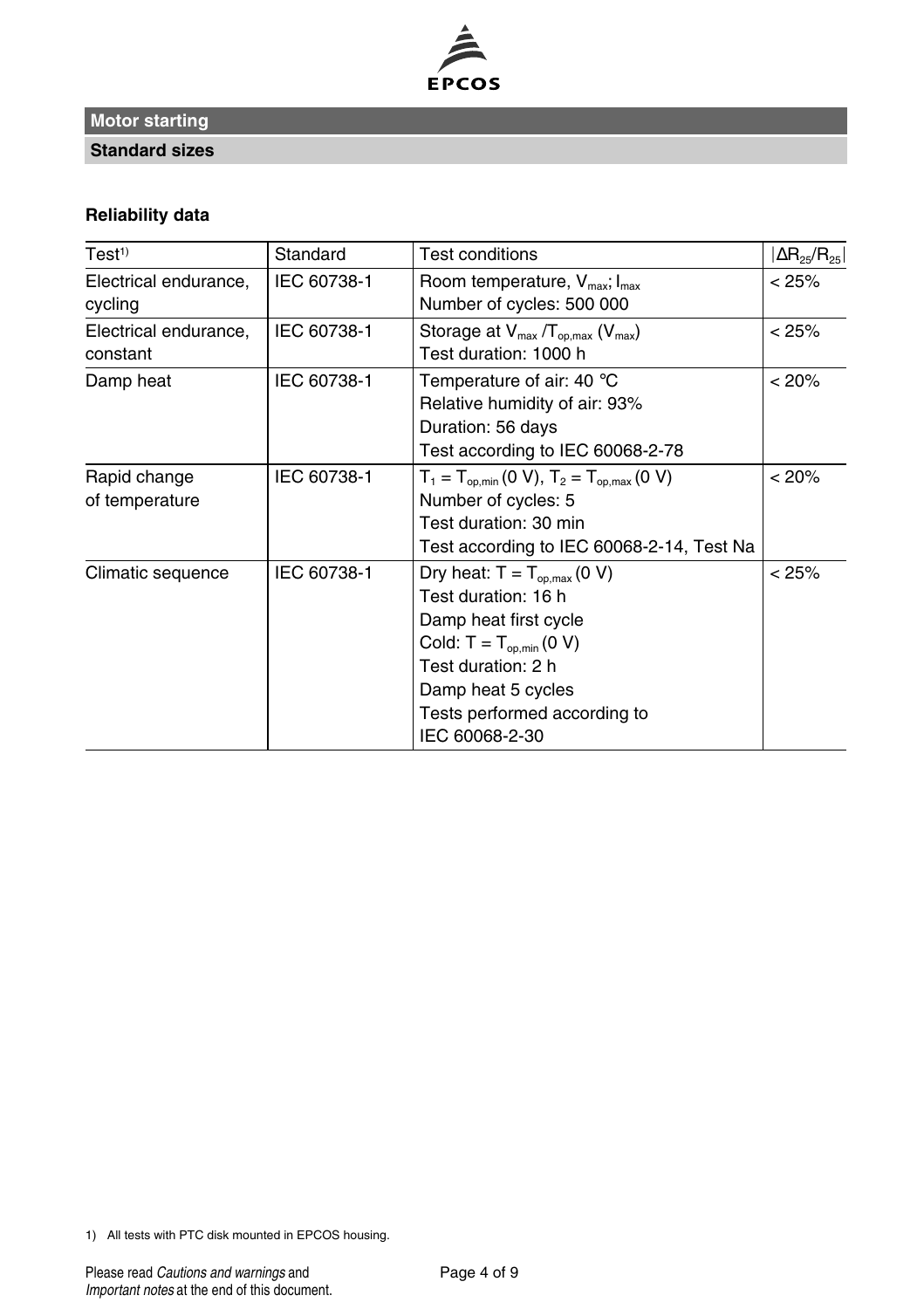

**Standard sizes**

#### **Cautions and warnings**

#### **General**

- **EPCOS** thermistors are designed for specific applications and should not be used for purposes not identified in our specifications, application notes and data books unless otherwise agreed with EPCOS during the design-in-phase.
- Ensure suitability of thermistor through reliability testing during the design-in phase. The thermistors should be evaluated taking into consideration worst-case conditions.

#### **Storage**

- $\blacksquare$  Store thermistors only in original packaging. Do not open the package before storage.
- Storage conditions in original packaging: storage temperature  $-25$  °C ... +45 °C, relative humidity ≤75% annual mean, maximum 95%, dew precipitation is inadmissible.
- Avoid contamination of thermistors surface during storage, handling and processing.
- Avoid storage of thermistor in harmful environment with effect on function on long-term operation (examples given under operation precautions).
- $\blacksquare$  Use thermistor within the following period after delivery:
	- Through-hole devices (housed and leaded PTCs): 24 months
	- $-$  Motor protection sensors, glass-encapsulated sensors and probe assemblies: 24 months
	- Telecom pair and quattro protectors (TPP, TQP): 24 months
	- Leadless PTC thermistors for pressure contacting: 12 months
	- Leadless PTC thermistors for soldering: 6 months
	- $-$  SMDs in EIA sizes 3225 and 4032, and for PTCs with metal tags: 24 months
	- $-$  SMDs in EIA sizes 0402, 0603, 0805 and 1210: 12 months

#### **Handling**

- **PTCs must not be dropped. Chip-offs must not be caused during handling of PTCs.**
- Components must not be touched with bare hands. Gloves are recommended.
- Avoid contamination of thermistor surface during handling.

## **Soldering (where applicable)**

- Use rosin-type flux or non-activated flux.
- $\blacksquare$  Insufficient preheating may cause ceramic cracks.
- $\blacksquare$  Rapid cooling by dipping in solvent is not recommended.
- Complete removal of flux is recommended.
- Standard PTC heaters are not suitable for soldering.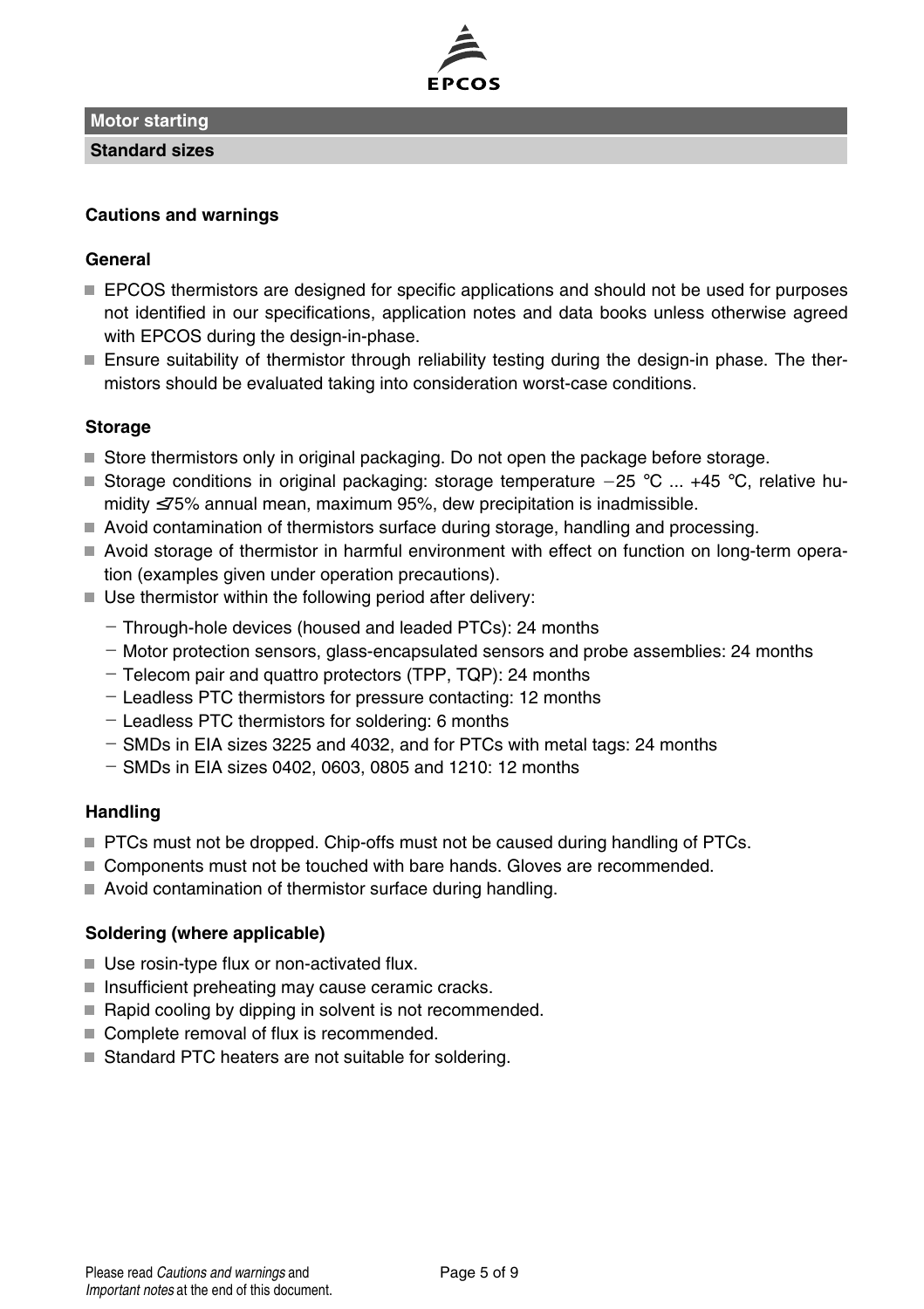**Standard sizes**

#### **Mounting**

- Electrode must not be scratched before/during/after the mounting process.
- Contacts and housing used for assembly with thermistor have to be clean before mounting. Especially grease or oil must be removed.
- When PTC thermistors are encapsulated with sealing material, the precautions given in chapter "Mounting instructions", "Sealing and potting" must be observed.
- When the thermistor is mounted, there must not be any foreign body between the electrode of the thermistor and the clamping contact.
- The minimum force of the clamping contacts pressing against the PTC must be 10 N.
- During operation, the thermistor's surface temperature can be very high. Ensure that adjacent components are placed at a sufficient distance from the thermistor to allow for proper cooling at the thermistors.
- Ensure that adjacent materials are designed for operation at temperatures comparable to the surface temperature of thermistor. Be sure that surrounding parts and materials can withstand this temperature.
- Avoid contamination of thermistor surface during processing.

#### **Operation**

- Use thermistors only within the specified temperature operating range.
- Use thermistors only within the specified voltage and current ranges.
- Environmental conditions must not harm the thermistors. Use thermistors only in normal atmospheric conditions. Avoid use in deoxidizing gases (chlorine gas, hydrogen sulfide gas, ammonia gas, sulfuric acid gas etc), corrosive agents, humid or salty conditions. Contact with any liquids and solvents should be prevented.
- Be sure to provide an appropriate fail-safe function to prevent secondary product damage caused by abnormal function (e.g. use VDR for limitation of overvoltage condition).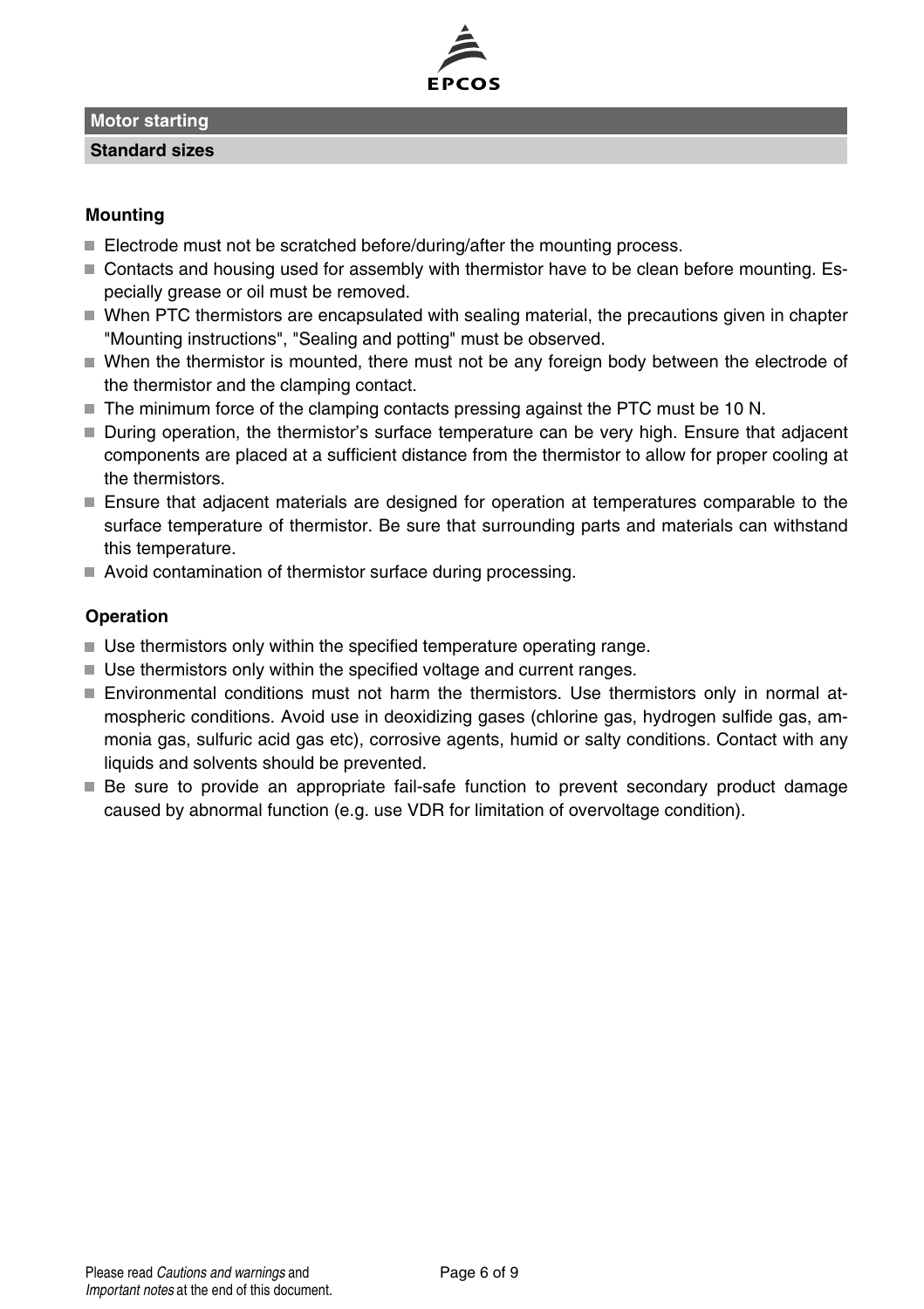

**Standard sizes**

## **Symbols and terms**

| А                        | Area                                                         |
|--------------------------|--------------------------------------------------------------|
| $C_{\text{th}}$          | Heat capacity                                                |
| f                        | Frequency                                                    |
| L                        | Current                                                      |
| $I_{\text{max}}$         | Maximum current                                              |
| $I_{\rm R}$              | Rated current                                                |
| $I_{\text{PTC}}$         | <b>PTC</b> current                                           |
| I,                       | <b>Residual currrent</b>                                     |
| $I_{r, oil}$             | Residual currrent in oil (for level sensors)                 |
| $I_{r,air}$              | Residual currrent in air (for level sensors)                 |
| I <sub>RMS</sub>         | Root-mean-square value of current                            |
| ءا                       | Switching current                                            |
| $I_{\text{Smax}}$        | Maximum switching current                                    |
| LCT                      | Lower category temperature                                   |
| N                        | Number (integer)                                             |
| N.                       | Operating cycles at V <sub>max</sub> , charging of capacitor |
| $N_f$                    | Switching cycles at $V_{\text{max}}$ , failure mode          |
| P                        | Power                                                        |
| $P_{25}$                 | Maximum power at 25 °C                                       |
| $P_{\text{el}}$          | <b>Electrical power</b>                                      |
| $P_{\text{diss}}$        | Dissipation power                                            |
| $R_{\text{min}}$         | Minimum resistance                                           |
| $R_{\rm R}$              | Rated resistance                                             |
| $\Delta$ R <sub>R</sub>  | Tolerance of $R_{B}$                                         |
| Rр                       | Parallel resistance                                          |
| R <sub>PTC</sub>         | <b>PTC</b> resistance                                        |
| $R_{ref}$                | Reference resistance                                         |
| $R_{\rm s}$              | Series resistance                                            |
| $R_{25}$                 | Resistance at 25 °C                                          |
| $R_{25,match}$           | Resistance matching per reel/ packing unit at 25 °C          |
| $\Delta \mathsf{R}_{25}$ | Tolerance of $R_{25}$                                        |
| т                        | Temperature                                                  |
| t                        | Time                                                         |
| $T_{\Delta}$             | Ambient temperature                                          |
| t,                       | Thermal threshold time                                       |
| $T_{\rm c}$              | Ferroelectric Curie temperature                              |
|                          |                                                              |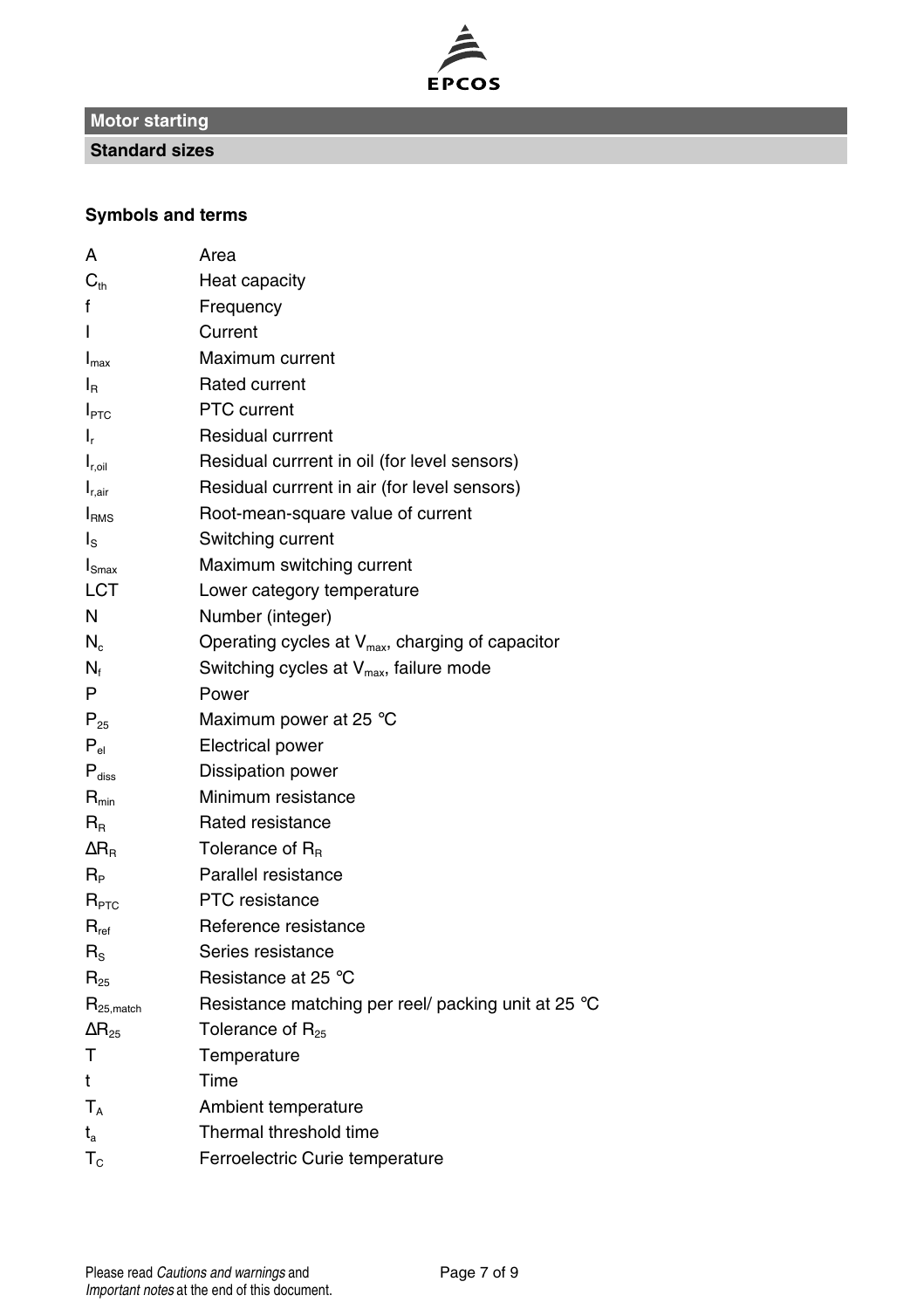

#### **Standard sizes**

| t <sub>F</sub>        | Settling time (for level sensors)                         |
|-----------------------|-----------------------------------------------------------|
| $T_R$                 | Rated temperature                                         |
| $T_{\text{sense}}$    | Sensing temperature                                       |
| $T_{op}$              | Operating temperature                                     |
| T <sub>PTC</sub>      | <b>PTC</b> temperature                                    |
| $t_{\mathsf{R}}$      | Response time                                             |
| $T_{ref}$             | Reference temperature                                     |
| $T_{\text{Rmin}}$     | Temperature at minimum resistance                         |
| $t_{\rm s}$           | Switching time                                            |
| $T_{\text{surf}}$     | Surface temperature                                       |
| <b>UCT</b>            | Upper category temperature                                |
| V or $V_{el}$         | Voltage (with subscript only for distinction from volume) |
| V <sub>RMS</sub>      | Root-mean-square value of voltage                         |
| $V_{BD}$              | Breakdown voltage                                         |
| $V_{ins}$             | Insulation test voltage                                   |
| $V_{\text{link,max}}$ | Maximum link voltage                                      |
| $V_{\text{max}}$      | Maximum operating voltage                                 |
| $V_{\text{max,dyn}}$  | Maximum dynamic (short-time) operating voltage            |
| $V_{meas}$            | Measuring voltage                                         |
| $V_{meas,max}$        | Maximum measuring voltage                                 |
| $V_{\rm R}$           | Rated voltage                                             |
| V <sub>PTC</sub>      | Voltage drop across a PTC thermistor                      |
| $\alpha$              | Temperature coefficient                                   |
| ٨                     | Tolerance, change                                         |
| $\delta_{\text{th}}$  | Dissipation factor                                        |
| $\tau_{\text{th}}$    | Thermal cooling time constant                             |
| λ                     | Failure rate                                              |
| e                     | Lead spacing (in mm)                                      |

#### **Abbreviations / Notes**

**SMD** Surface-mount devices

\* To be replaced by a number in ordering codes, type designations etc.

+ To be replaced by a letter

All dimensions are given in mm.

The commas used in numerical values denote decimal points.